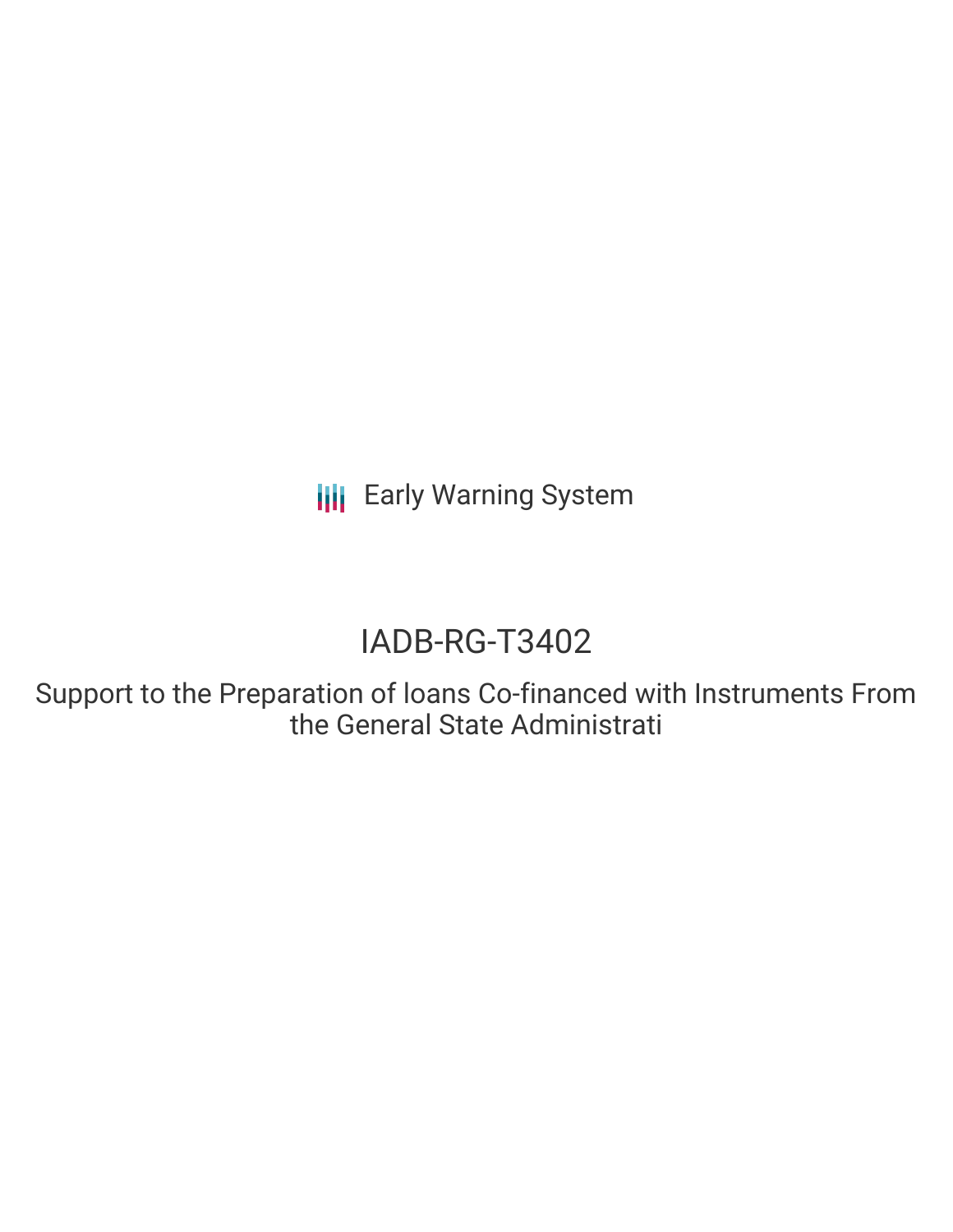



### Early Warning System Support to the Preparation of loans Co-financed with Instruments From the General State Administrati

#### **Quick Facts**

| <b>Financial Institutions</b>  | Inter-American Development Bank (IADB) |
|--------------------------------|----------------------------------------|
| <b>Status</b>                  | Approved                               |
| <b>Bank Risk Rating</b>        | C                                      |
| <b>Voting Date</b>             | 2019-07-17                             |
| <b>Borrower</b>                | Regional                               |
| <b>Sectors</b>                 | Infrastructure, Technical Cooperation  |
| <b>Investment Type(s)</b>      | Grant                                  |
| <b>Investment Amount (USD)</b> | $$3.00$ million                        |
| <b>Project Cost (USD)</b>      | $$3.00$ million                        |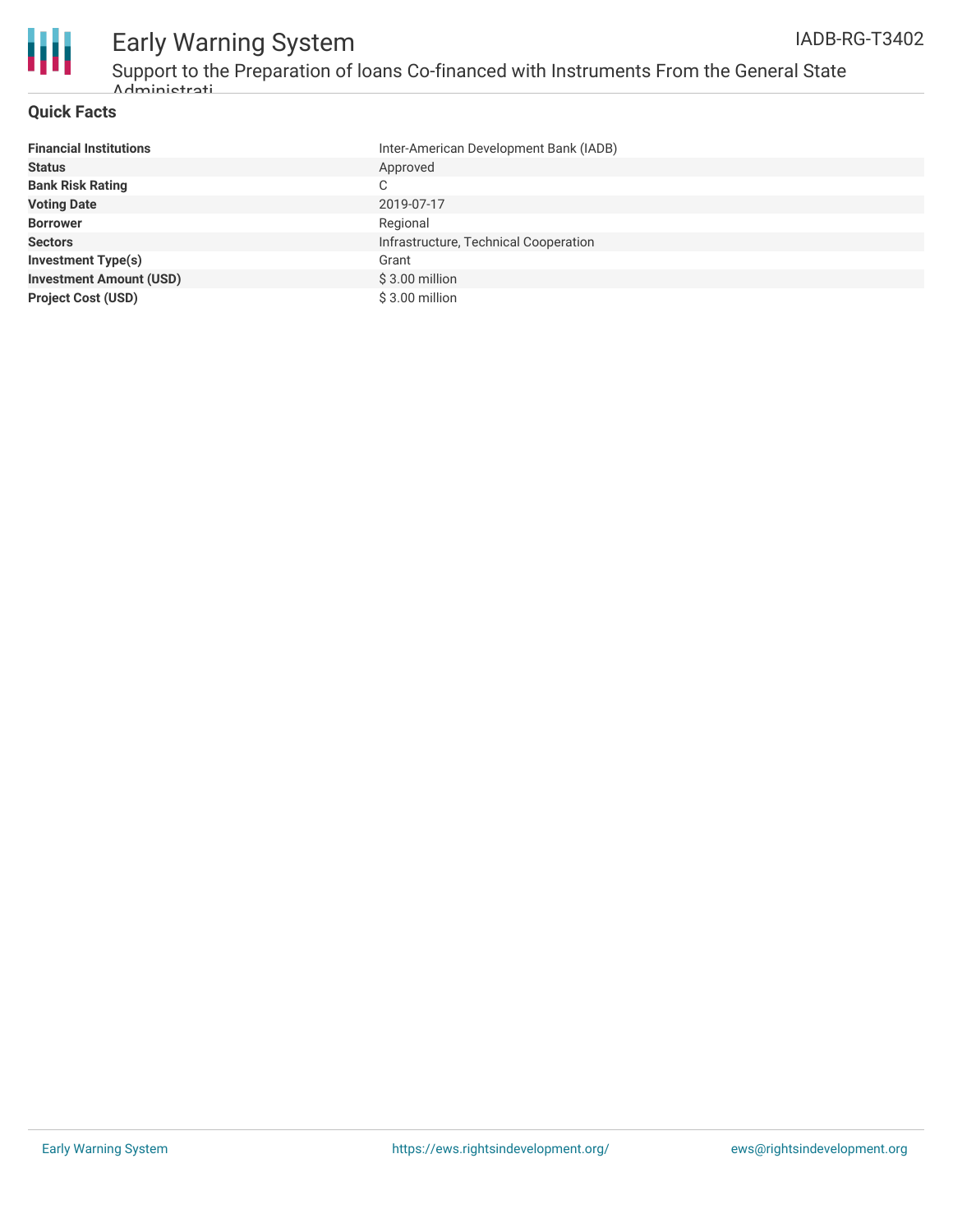



### Early Warning System Support to the Preparation of loans Co-financed with Instruments From the General State Administrati

#### **Project Description**

The objective of this Technical Cooperation (TC) is to increase the Infrastructure and Sustainability Departments' capacity and promptness to respond to financing requests from client countries. In particular, it will seek to finance the studies needed to prepare loan operations with potential to be con-financed between the Bank and the financing instruments offered by the General State Administration of Spain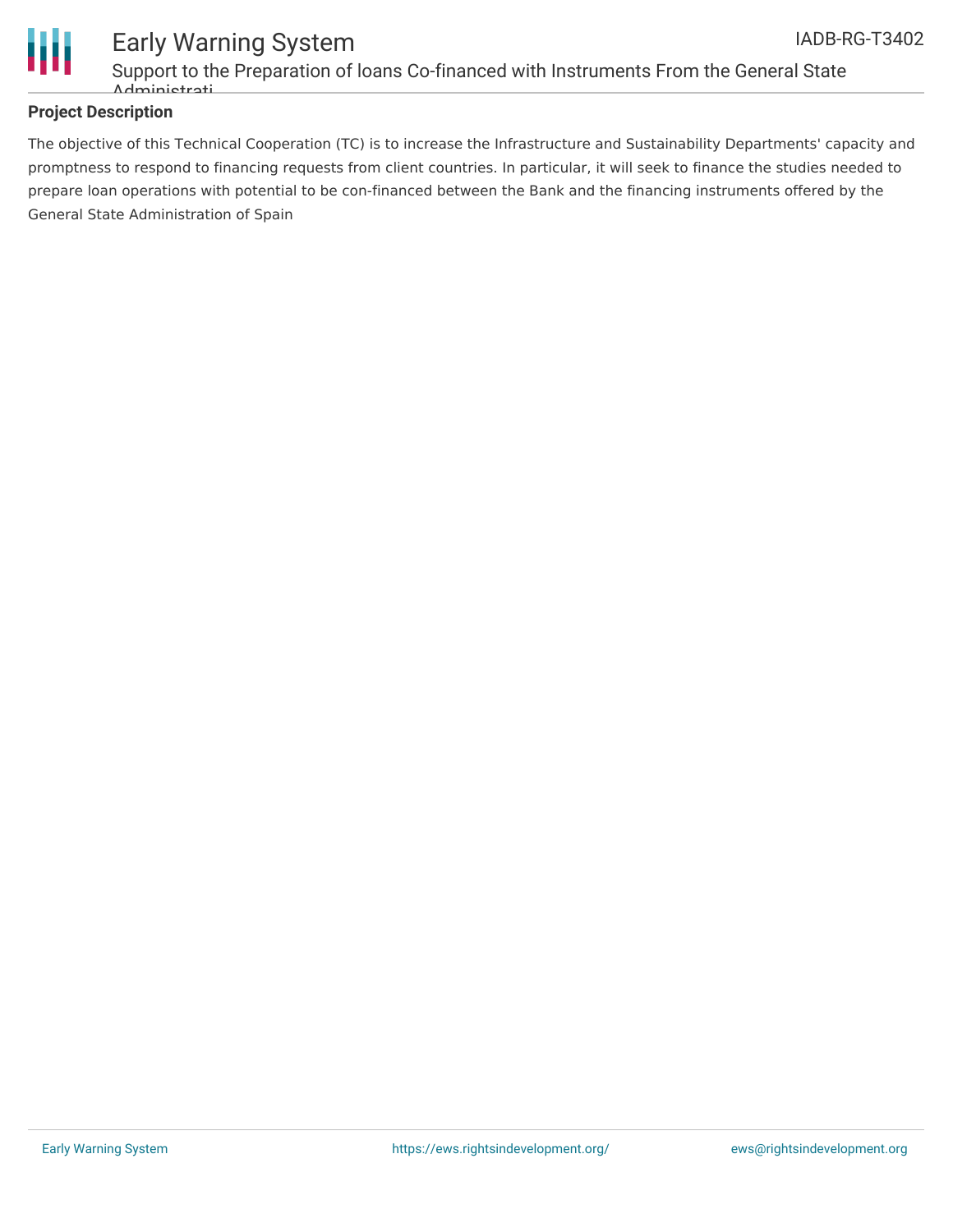

## Early Warning System Support to the Preparation of loans Co-financed with Instruments From the General State

#### **Investment Description**

• Inter-American Development Bank (IADB)

Spanish Framework - General Cooperation

Administrati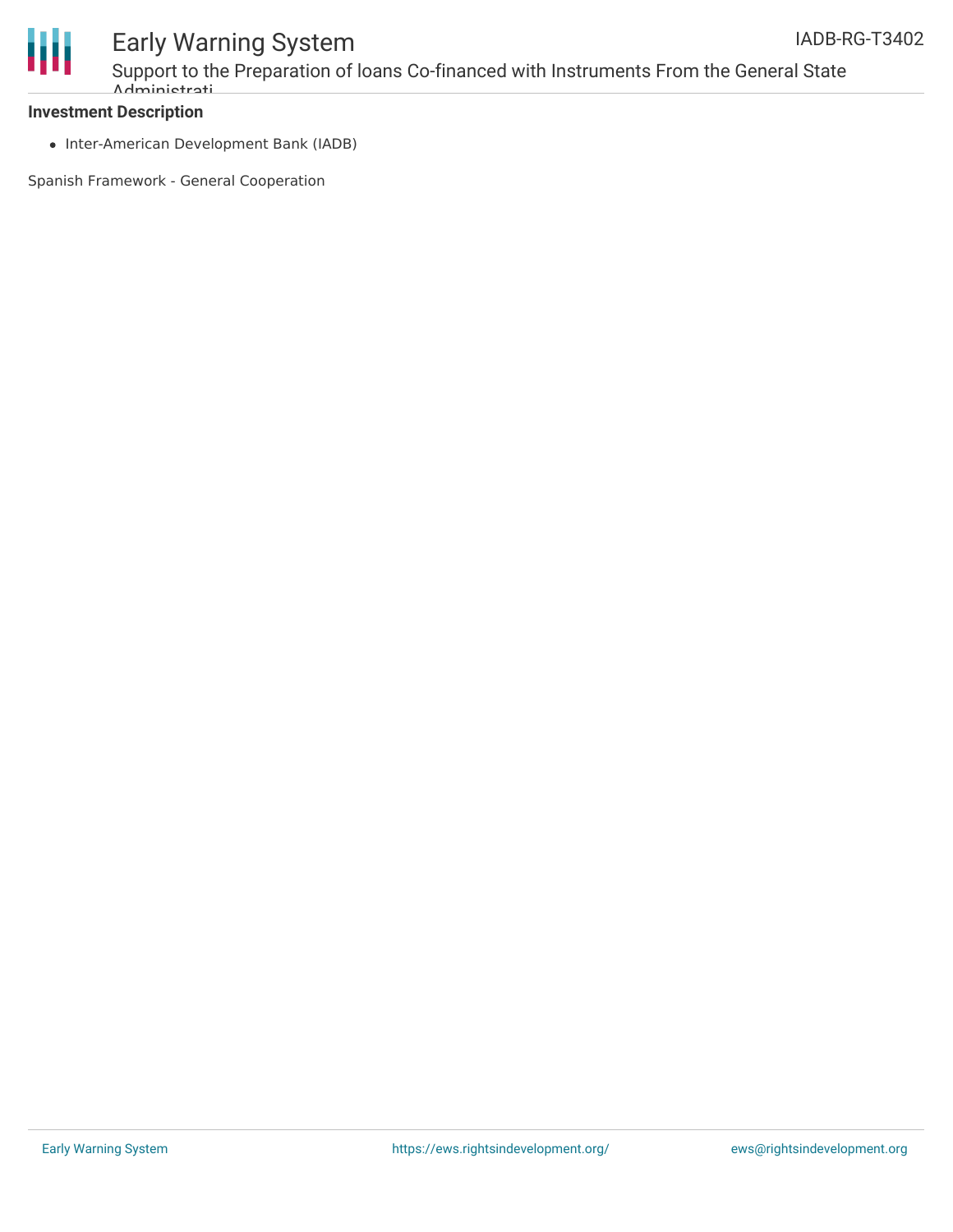

#### **Contact Information**

#### ACCOUNTABILITY MECHANISM OF IADB

The Independent Consultation and Investigation Mechanism (MICI) is the independent complaint mechanism and fact-finding body for people who have been or are likely to be adversely affected by an Inter-American Development Bank (IDB) or Inter-American Investment Corporation (IIC)-funded project. If you submit a complaint to MICI, they may assist you in addressing the problems you raised through a dispute-resolution process with those implementing the project and/or through an investigation to assess whether the IDB or IIC is following its own policies for preventing or mitigating harm to people or the environment. You can submit a complaint by sending an email to MICI@iadb.org. You can learn more about the MICI and how to file a complaint at http://www.iadb.org/en/mici/mici,1752.html (in English) or http://www.iadb.org/es/mici/mici,1752.html (Spanish).